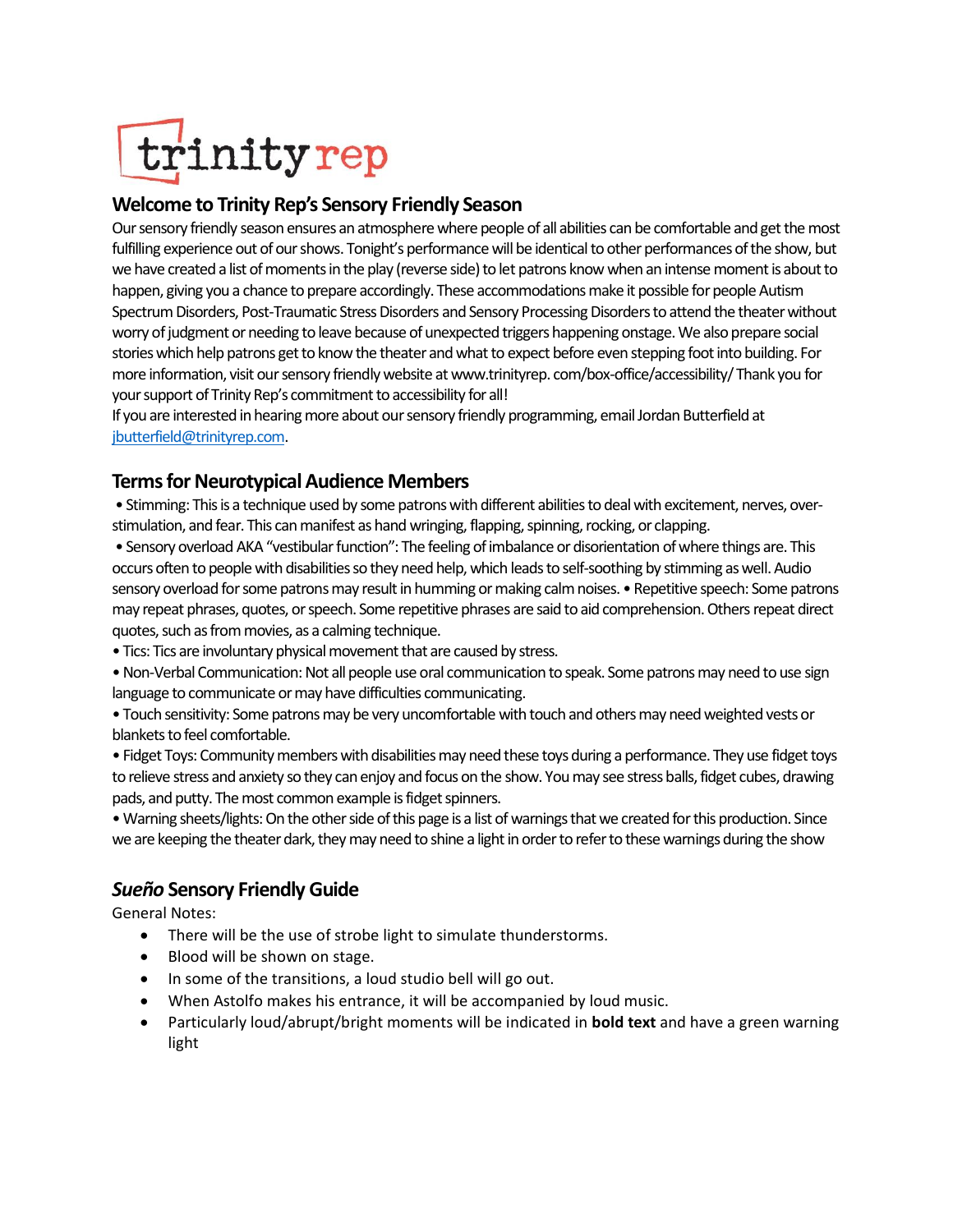# *Sueño* **Sensory Friendly Guide Continued...**

**ACT ONE**

- **After the recording says, "Enjoy the show", there is a small blackout, the sound of violin, a strobe light effect and loud sound of thunder.**
- **After Clotaldo shouts, "is there any milk in the kingdom," there is a loud sound of thunder and strobe light. During the introduction of the characters, lights will blink before they start swirling all around the theatre and loud music plays alongside feet stomping.**
- Along with the loud filming bell, there will be a abrupt light change followed by a bang after the announcer says, "Daniel Duque Estrada as Segismundo."
- After Clarin says, "otherwise you'd have to watch both our horses taking off," there will be a loud sound of horse hooves.
- As Clarin says, "tampered with," the sounds of wolves howling are heard.
- When Rosaura says, "nightmare enter the world of sleeping," loud chain banging is heard.
- Actors enter running in the aisles as the lights become bright after Rosaura says, "Yes, but the first to know about me is this: I am…not a…"
- As Clarin says, "You for instance," there is a loud bang as he is beaten.
- As Clotaldo holds Rosaura's sword, a spotlight becomes bright accompanied by the sound of twinkling.
- As the set bell rings, there is a bright light that abruptly goes on after Clotaldo says, "I don't know which of us has the greater trouble my friend."
- As Astolfo says, "I could go on," there is a strum of a guitar, a triangle being played and a ding.
- **When Basilio enters, there is a loud trumpet sound after Estrella says, "I might be talked into wanting you."**
- **As soon as Basilo says "It's a lie", loud thunder is heard as a strobe light goes off.**
- As Clotaldo says, "he has your eyes sire," there is an echo.
- During the following monologue, Basilio will stomp as he lists his ideas. Basilio says, "I have three thoughts today."
- As Rosaura says "Astolfo, Duke of Warsaw," the lights dim for a moment as loud music is heard.
- As Rosaura says, "I lack his ultimate weapon," Clarin bangs the sword on the floor.
- The theatre goes into complete darkness after Rosaura says, "I've said too much."
- **When Clotaldo says, "It's like a calming, killing gas is blanketing the sky", there is the use of the strobe light and the loud sound of thunder.**
- Before Clotaldo says, "Segismundo's sleeping in your bed, sire," a bright light fills the theatre.
- A blue light goes on abruptly as Segismundo enters in his royal garments after Clarin says, "The slave part's not perfect."
- A spotlight abruptly comes on and it is followed by loud trumpet music. After Astolfo says, "I am…Astolfo, Duke of Warsaw."
- **Segismundo gouges out the eyes of a servant which will result in the sight of blood. This is accompanied by a violin being played with a frenzy after Segismundo says, "I can't? Did you say I can't?"**
- **Thunder and strobe lights are used three times during the following conversation between Basilio and Segismundo. Segismundo: "Since I've lived without those things all my life."**
- The aisle lights are lit up as Segismundo says, "Lady say."
- As Rosaura says, "Bring someone fool," Clarin runs around the brightly lit aisles screaming for help.